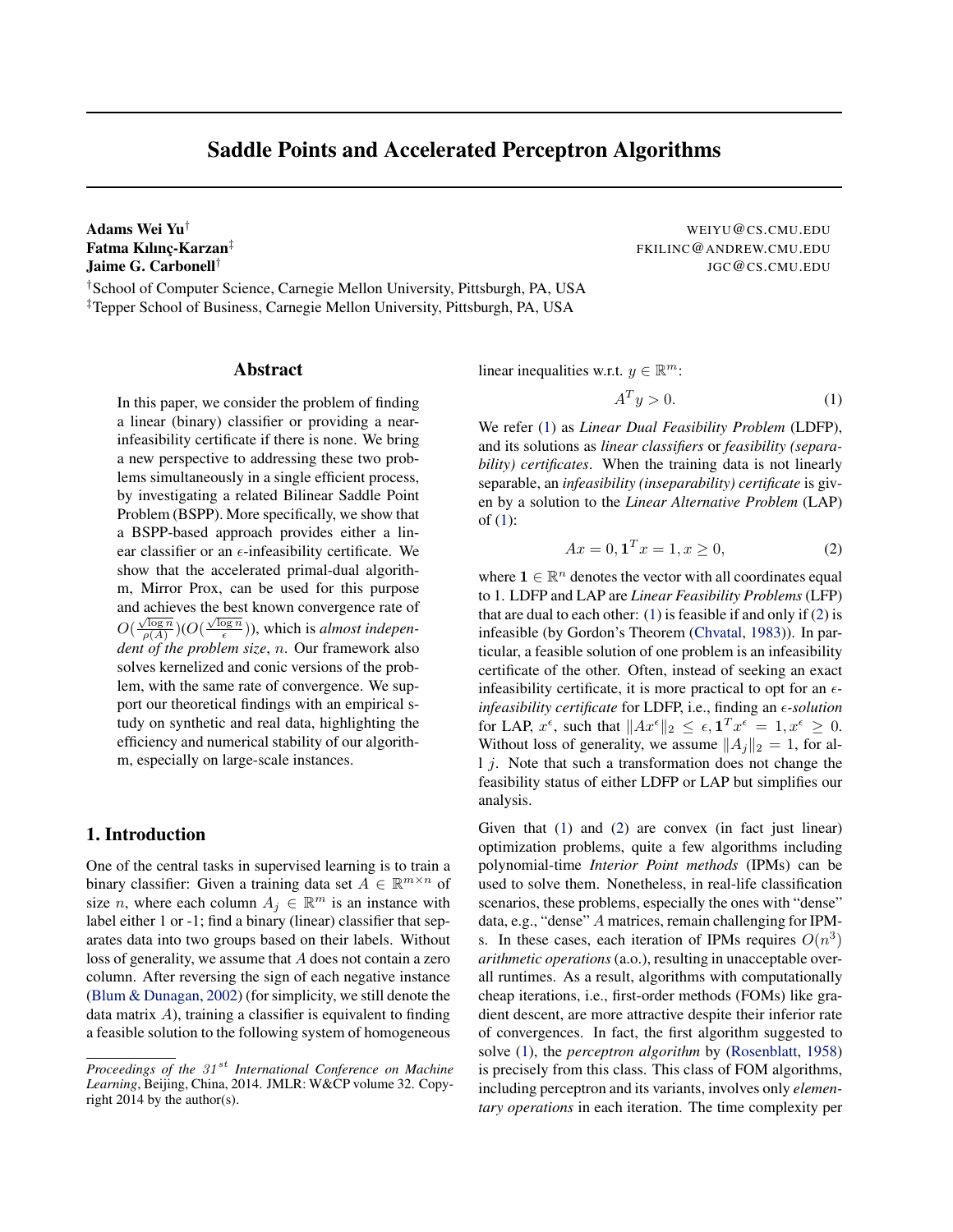<span id="page-1-0"></span>iteration is dominated by simple matrix-vector multiplication, and thus it is  $O(mn)$ . Due to their scalability, our focus in this paper is also limited to this class of FOMs.

Most of the FOMs directly address either [\(1\)](#page-0-0) or [\(2\)](#page-0-0) separately, or both simultaneously. Assuming that a.o. involved in their iterations are of the same order, one can compare the efficiency of these algorithms based on their rate of convergence, i.e., the number of iterations needed to find a feasible solution for LDFP or an  $\epsilon$ -solution for LAP, The convergence rates of these algorithms are usually measured in terms of the parameters  $n, m \in \mathcal{A}$ , and the *margin*,  $\rho(A)$ :

$$
\rho(A) := \max_{\|u\|_2 = 1} \min_{j=1,\dots,n} \frac{u^T A_j}{\|A_j\|_2}.
$$
 (3)

For example, [\(Novikoff,](#page-8-0) [1962\)](#page-8-0) established that the rate of convergence of perceptron algorithm is  $O(\frac{1}{\rho(A)^2})$ . Among these quantities,  $\rho(A)$ , in fact, provides a measure of the difficulty of solving LDFP or LAP, or equivalently of determining the separability of data, A. LDFP is feasible if  $\rho(A) > 0$ , and LAP is feasible if  $\rho(A) < 0$  (see [\(Li & Ter](#page-8-0)[laky,](#page-8-0) [2013\)](#page-8-0)). The smaller its magnitude,  $|\rho(A)|$ , the harder is to solve the corresponding problem. With our normalization ( $||A_j||_2 = 1$  for all j), we have  $|\rho(A)| \leq 1$ . Unfortunately, in real classification scenarios,  $|\rho(A)|$  is rather tiny, so the complexity  $O(\frac{1}{\rho(A)^2})$  of the original perceptron algorithm seems not so promising, despite that it is completely independent of the size  $(n)$  of the problem.

In this paper, we suggest a single algorithm, which solves [\(1\)](#page-0-0) or [\(2\)](#page-0-0) simultaneously by providing either a fesibility (separability) certificate or an almost infeasibility (inseparability) certificate. While doing so, our algorithm, not only enjoys the best rate of convergence in terms of its dependence on  $\rho(A)$ , but also retains the simplicity of each iteration. To achieve this, we circumvent dealing directly with [\(1\)](#page-0-0) or [\(2\)](#page-0-0), and thus, we avoid making any assumptions on the feasibility status of either one of them. Instead, bringing a new perspective and a simplified analysis, we show that by solving a related *Bilinear Saddle Point Problem* (BSPP) via a primal-dual algorithm, one can obtain either a feasible solution for LDFP or an  $\epsilon$ -solution for LAP depending on the feasibility status of the respective problem. To solve B-SPP, we adopt the *Mirror Prox* (MP) algorithm, an accelerated primal-dual FOM introduced by [\(Nemirovski,](#page-8-0) [2004\)](#page-8-0). While our suggested framework *Mirror Prox for Feasibility Problems*(MPFP) maintains the same iteration efficiency as perceptron, i.e.,  $O(mn)$  per iteration, we establish that MP achieves a convergence rate of  $O(\frac{\sqrt{\log(n)}}{\log(\frac{A}{n})}$ ves a convergence rate of  $O(\frac{\sqrt{\log(n)}}{|\rho(A)|})$  for LDF-

**P** and  $O(\frac{\sqrt{\log(n)}}{6})$  $\frac{\log(n)}{\epsilon}$ ) for LAP. To the best of our knowledge, this is the first algorithm that simultaneously solves both of these problems at these rates. Unlike perceptron algorithm, the overall rate of convergence of the MP algorithm has a very mild dependence,  $O(\sqrt{\log(n)})$ , on the number

of training data. Nonetheless,  $O(\sqrt{\log(n)})$  is in fact almost a constant factor even for extremely large  $n$ , such as  $n \in [10^{10}, 10^{20}]$ , and thus we claim (and also empirically show) that MP has quite competitive performance in the case of large scale classification problems. Note that such dependency is consistent with the existing literature in the case of LDFP. It is also strictly better (in terms of convergence rates) than the recent results for LAP, because MP has a factor of only  $O(\sqrt{\log(n)})$ , whereas the competing algorithms have a factor of  $O(\sqrt{n})$ , significantly limiting their computational performance. We further confirm the efficiency and scalability of our algorithms via a numerical study on both synthetic and real data. In addition to their excellent theoretical and practical performance, our study also revealed that MP-based algorithms are numerically more stable than the other state-of-the-art methods.

MPFP also offers great flexibility in adjusting to the geometry of the problem. In particular, we show that by proper customization, our framework can easily be extended to handle two important generalizations: the kernelized feasibility problems and the general conic feasibility problems. In both of these generalizations, we maintain the same rate of convergence as the original version while also retaining a cheap iteration cost. The connections of classification with saddle point problems, and the efficiency and flexibility of the MP framework discussed in this paper, open up further strikingly important possibilities for acceleration based on randomization. Particularly, the sublinear time behavior achieved by MP variants introduced in [\(Juditsky](#page-8-0) [et al.,](#page-8-0) [2013\)](#page-8-0) is of great interest for future research.

# 2. Related Work

There is an extensive literature on deterministic and stochastic FOMs for solving classification problems [\(Cris](#page-8-0)[tianini & Shawe-Taylor,](#page-8-0) [2000;](#page-8-0) Schölkopf & Smola, [2002;](#page-8-0) [Cotter et al.,](#page-8-0) [2012\)](#page-8-0) as well as the perceptron algorithm and its variants. In this paper, we limit our focus to deterministic FOMs and the most relevant literature. We categorize the representative literature into two parts in terms of the types of certificates, e.g., solutions to LDFP and LAP, the corresponding algorithms provide. Table [1](#page-2-0) summarizes the rate of convergence of these algorithms. We note that the overall number of a.o. involved in each iteration of any one of these algorithms is  $O(mn)$  and thus the comparison presented in Table [1](#page-2-0) is in fact meaningful.

The first category of algorithms in Table [1](#page-2-0) assumes that LDFP is feasible and only provides solutions for LDFP, e.g., feasibility (separability) certificates. The original per-ceptron (PCT) algorithm [\(Rosenblatt,](#page-8-0) [1958\)](#page-8-0) with  $O(\frac{1}{\rho(A)^2})$ rate of convergence is an example for this type of algorithms. As observed in [\(Saha et al.,](#page-8-0) [2011\)](#page-8-0), acceleration of perceptron algorithm via [\(Nesterov,](#page-8-0) [2005\)](#page-8-0)'s extra gradient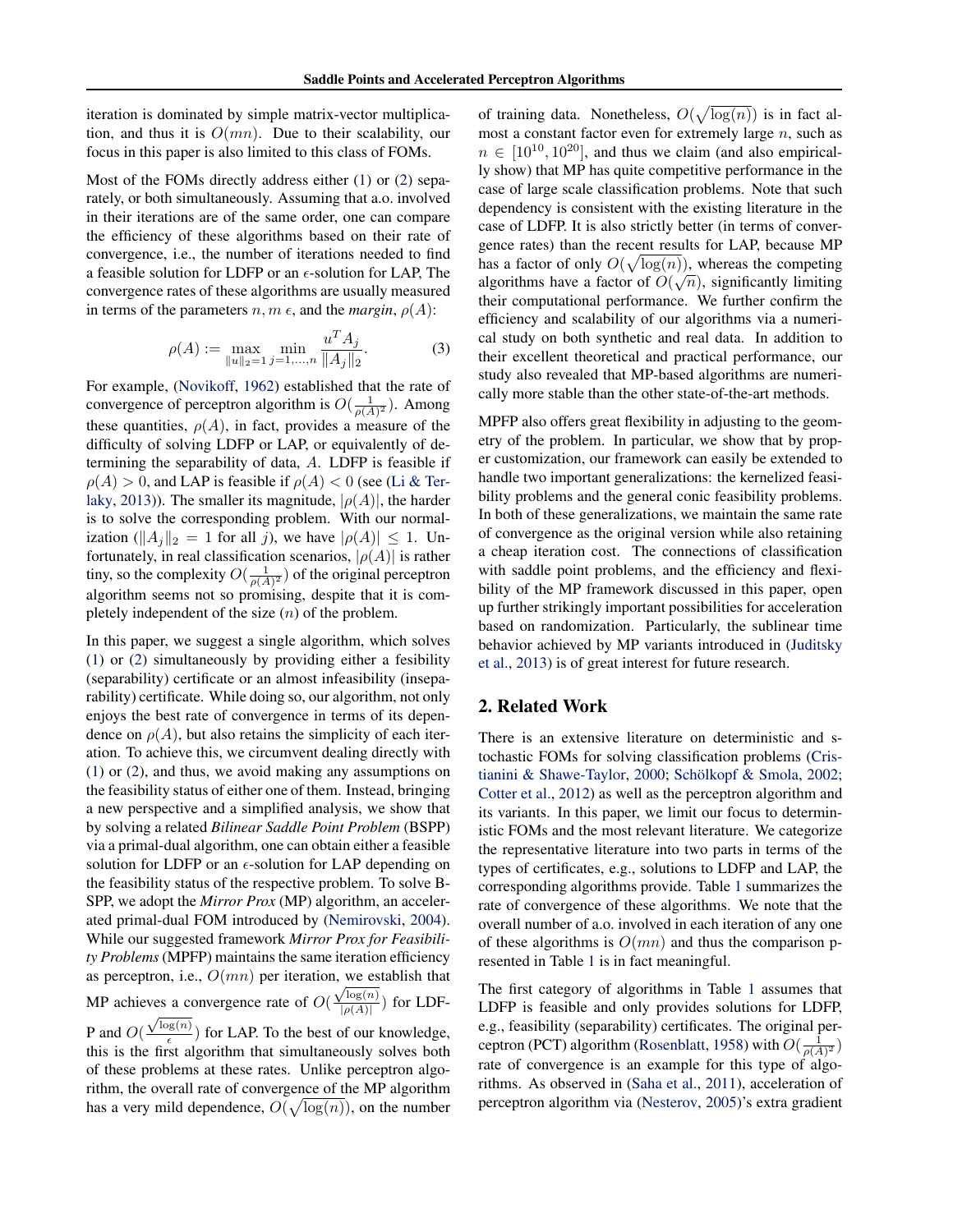<span id="page-2-0"></span>

|              | DEP | LAP $\epsilon$ -solution                                                     |  |
|--------------|-----|------------------------------------------------------------------------------|--|
| <b>PCT</b>   |     | N/A                                                                          |  |
| <b>SPCT</b>  |     | N/A                                                                          |  |
| VN           |     | $O(\min(\frac{1}{\epsilon^2}, \frac{1}{\rho(A)^2} \log \frac{1}{\epsilon}))$ |  |
| <b>ISPVN</b> |     | $\log \frac{1}{\epsilon}$ )                                                  |  |
| MPFP         | log | Е                                                                            |  |

Table 1. Summary of convergence rate of different algorithms.

based smoothing technique is possible. This technique underlies the *Smooth Perceptron* (SPCT) algorithm suggest-ed by (Soheili & Peña, [2012\)](#page-8-0), which terminates in at most  $\frac{2\sqrt{2}\log(n)}{\rho(A)}$  – 1 iterations. Under the assumption that LDFP is feasible, SPCT achieves the same theoretical iteration complexity as MPFP. However, SPCT does not provide infeasibility (inseparability) certificates, and verifying the feasibility status of LDFP is equivalent to solving LDFP.

Another vein of algorithms aims to either solve LDFP or provide an  $\epsilon$ -solution to LAP simultaneously, without any assumption on their feasibility status beforehand. The *von Neumann* (VN) algorithm [\(Dantzig,](#page-8-0) [1992\)](#page-8-0), is a wellknown example of such a method. Combining the analysis of [\(Dantzig,](#page-8-0) [1992\)](#page-8-0) and [\(Epelman & Freund,](#page-8-0) [2000\)](#page-8-0), one can conclude that *i)* if LAP is feasible, then in at most  $O(\min(\frac{1}{\epsilon^2}, \frac{1}{\rho(A)^2} \log \frac{1}{\epsilon}))$  iterations VN returns an  $\epsilon$ solution; *ii*) if LAP is infeasible, then VN provides a feasible solution to LDFP within  $O(\frac{1}{\rho(A)^2})$  iterations. Recently, based on SPCT and VN algorithms, (Soheili & Peña, [2013\)](#page-8-0) suggested the *Iterated Smooth Perceptron-Von Neumann* (ISPVN) algorithm. ISPVN finds a feasible solution for LDFP within  $O(\frac{\sqrt{n}}{\log A})$  $\frac{\sqrt{n}}{|\rho(A)|} \log \left( \frac{1}{|\rho(A)|} \right)$  iterations provided that LDFP is feasible, or otherwise, gives an  $\epsilon$ -solution to LAP within  $O(\frac{\sqrt{n}}{\log A})$  $\frac{\sqrt{n}}{|\rho(A)|} \log(\frac{1}{\epsilon})$  iterations. Also, an extention of ISPVN to the kernelized setting, with the same convergence rate, (c.f., Theorem 4 in (Ramdas  $\&$  Peña, [2014\)](#page-8-0)) is possible. We note that compared to ISPVN, MPF-P achieves a significantly better performance in terms of its dependence on both the dimension, *n*, of the problem  $(O(\sqrt{\log(n)})$  as compared to  $O(\sqrt{n}))$ , and the condition number  $\rho(A)$ . On the other hand, the complexities of MPF-P and ISPVN to find an  $\epsilon$ -solution of LAP indicates a tradeoff between  $n, \rho(A)$  and  $\epsilon$  so that they are not comparable. Moreover, the improved complexity of MPFP in terms of its dependence on  $n$ , also gives an affirmative answer to the conjecture of (Ramdas & Peña, [2014\)](#page-8-0).

# 3. Notation and Preliminaries

We first introduce some notation and key concepts related to our setup and analysis. Throughout this paper, we use Matlab notation to denote vector and matrices, i.e.,  $[x; y]$ denotes the concatenation of two column vectors  $x, y$ .

Bilinear Saddle Point Problem (BSPP) forms the backbone of our analysis. In its most general form a BSPP is defined as

$$
\max_{y \in Y} \min_{x \in X} \phi(x, y) \tag{S}
$$

where  $\phi(x, y) = v + \langle a_1, x \rangle + \langle a_2, y \rangle + \langle y, Bx \rangle$ ; X, Y are nonempty convex compact sets in Euclidean spaces  $E_x, E_y$ and  $Z := X \times Y$ , hence  $\phi(x, y) : Z \to \mathbb{R}$ . Note that  $(S)$  gives rise to two convex optimization problems that are dual to each other:

$$
\begin{array}{rcl}\n\text{Opt}(P) & = & \min_{x \in X} [\overline{\phi}(x) := \max_{y \in Y} \phi(x, y)] \\
\text{Opt}(D) & = & \max_{y \in Y} [\phi(y) := \min_{x \in X} \phi(x, y)] \\
\end{array} \tag{P}
$$

with  $\text{Opt}(P) = \text{Opt}(D) = \text{Opt}$ , and to the *variational inequality* (v.i.), i.e., find  $z_* \in Z$ , such that

$$
\langle F(z), z - z_* \rangle \ge 0 \quad \text{for all } z \in Z,\tag{4}
$$

where  $F : Z \mapsto E_x \times E_y$  is the affine monotone operator defined by

$$
F(x,y) = \left[ F_x(y) = \frac{\partial \phi(x,y)}{\partial x}; F_y(x) = -\frac{\partial \phi(x,y)}{\partial y} \right].
$$

It is well known that the solutions to  $(S)$  — the saddle points of  $\phi$  on  $X \times Y$  — are exactly the pairs  $z = [x, y]$ comprised of optimal solutions to problems  $(P)$  and  $(D)$ . They are also solutions to the v.i. (4). For BSPP  $(S)$ , the accuracy of a candidate solution  $z = [x, y]$  is quantified by the *saddle point residual*

$$
\epsilon_{\text{sad}}(z) = \overline{\phi}(x) - \underline{\phi}(y)
$$
  
= 
$$
\underbrace{\left[\overline{\phi}(x) - \text{Opt}(P)\right]}_{\geq 0} + \underbrace{\left[\text{Opt}(D) - \underline{\phi}(y)\right]}_{\geq 0}.
$$

# 4. General Mirror Prox Framework

MP algorithm is quite flexible in terms of adjusting to the geometry of the problem characterized by the domain of BSPP  $(S)$ , e.g.,  $X, Y$ . The following components are standard in forming the MP setup for given domains  $X, Y$ , and analyzing its convergence rate:

- *Norm*:  $\|\cdot\|$  on the Euclidean space E where the domain  $Z = X \times Y$  of  $(S)$  lives, along with the dual norm  $\|\zeta\|_* = \max_{\zeta} \langle \zeta, z \rangle$ .  $||z|| \leq 1$
- *Distance-Generating Function* (d.g.f.):  $\omega(z)$ , which is convex and continuous on  $Z$ , admits continuous on the set  $Z^{\circ} = \{ z \in Z : \partial \omega(z) \neq \emptyset \}$  selection  $\omega'(z)$  of subgradient (here  $\partial \omega(z)$  is a subdifferential of  $\omega$  taken at z), and is strictly convex with modulus 1 w.r.t.  $\|\cdot\|$ :

$$
\forall z', z'' \in Z^o: \langle \omega'(z') - \omega'(z''), z' - z'' \rangle \ge ||z' - z''||^2.
$$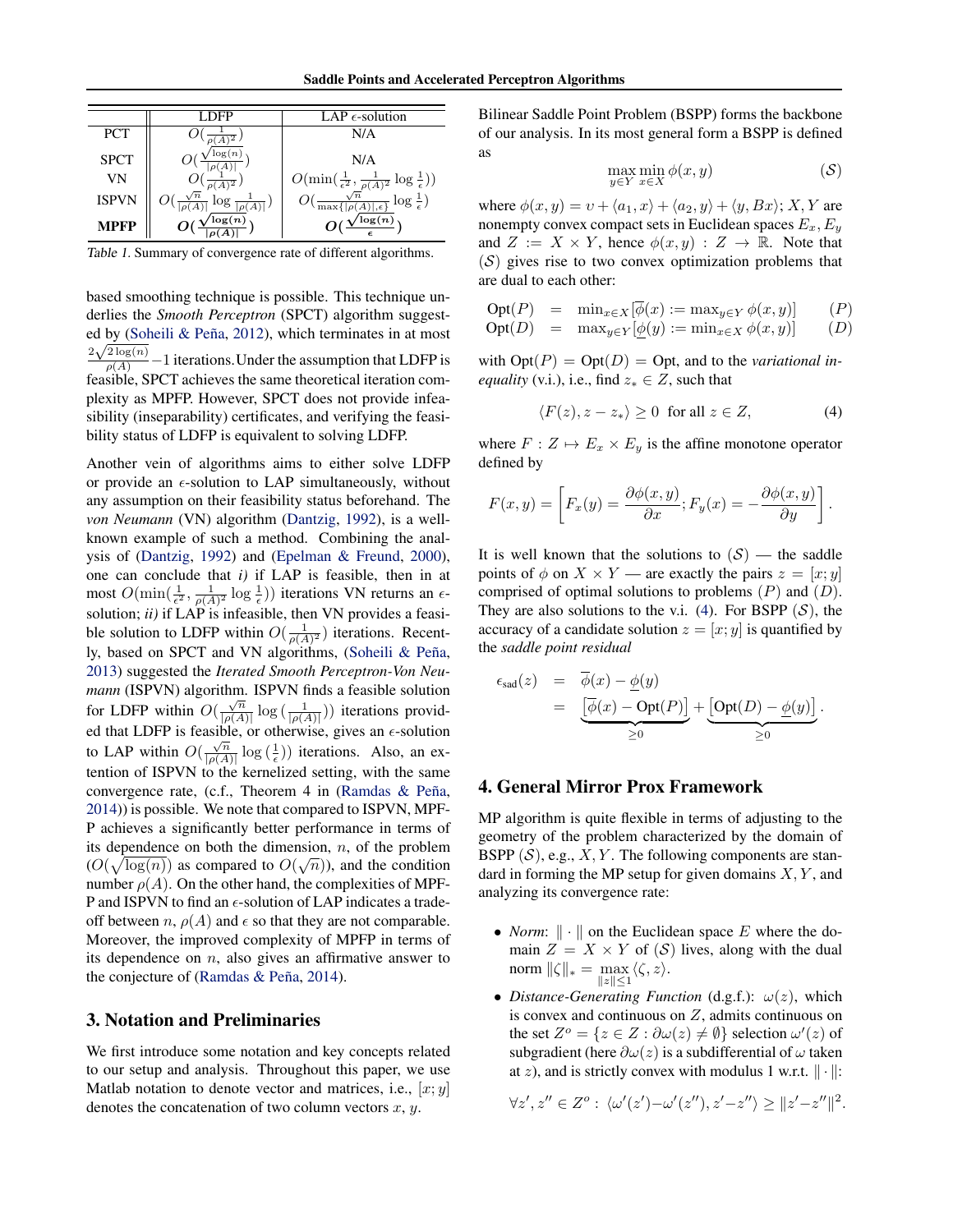- <span id="page-3-0"></span>• *Bregman distance*:  $V_z(u) = \omega(u) - \omega(z) - \langle \omega'(z), u - \rangle$  $z$ , where  $z \in Z^{\circ}$  and  $u \in Z$ .
- *Prox-mapping*: Given a *prox center*  $z \in Z^o$ , Prox<sub>z</sub>( $\xi$ ) = argmin { $\langle \xi, w \rangle + V_z(w)$ } :  $E \to Z^o$ .  $w \in Z$
- $\omega$ -center:  $z_{\omega} = \operatorname{argmin} \omega(z) \in Z^{\circ}$  of Z.
- $\Omega = \Omega_z := \max_{z \in Z} V_{z_{\omega}}(z) \leq \max_{z \in Z} \omega(z) \min_{z \in Z} \omega(z).$
- *Lipschitz constant: £* of *F* from  $\|\cdot\|$  to  $\|\cdot\|_*$ , satisfying  $||F(z) - F(z')||_* \leq \mathcal{L}||z - z'||, \forall z, z'.$

Based on this setup, the general template of *Mirror Prox algorithm for Feasibility Problems* (MPFP) is given in Algorithm 1. We refer the customizations of Algorithm 1 to handle linear, kernelized, and conic feasibility problems as MPLFP, MPKFP, and MPCFP, respectively.

#### Algorithm 1 MPFP

1: **Input**:  $\omega$ -center  $z_{\omega}$ , step size  $\{\gamma_t\}$  and  $\epsilon$ . 2: **Output**:  $z_t (= [x_t; y_t]).$ 3:  $t = 1; v_1 = z_\omega;$ 4: **while**  $\phi(y_t) \leq 0$  and  $\epsilon_{\text{sad}}(z_t) > \epsilon$  **do** 5:  $w_t = \text{Prox}_{v_t}(\gamma_t F(v_t));$ 6:  $v_{t+1} = \text{Prox}_{v_t}(\gamma_t F(w_t));$ 7:  $z_t = \left[ \sum_{s=1}^t \gamma_s \right]^{-1} \sum_{s=1}^t \gamma_s w_s;$ 8:  $t = t + 1;$ 9: end while

The standard customization of MPFP is based on associating a norm,  $\|\cdot\|_x$ , and a d.g.f.,  $\omega_x(\cdot)$ , with domain X, and similarly  $\|\cdot\|_y, \omega_y(\cdot)$  with domain Y. Then, given two scalars  $\alpha_x, \alpha_y > 0$ , we build the d.g.f. and  $\omega$ -center,  $z_\omega$ , for  $Z = X \times Y$  as:

$$
\omega(z) = \alpha_x \omega_x(x) + \alpha_y \omega_y(y) \quad \text{ and } \quad z_\omega = [x_{\omega_x}; y_{\omega_y}],
$$

where  $\omega_x(\cdot)$  and  $\omega_y(\cdot)$  as well as  $x_{\omega_x}$  and  $y_{\omega_y}$  are customized based on the geometry of the domains  $X, Y$ . Also, by letting  $\xi = [\xi_x; \xi_y], z = [x; y]$ , our prox mapping becomes decomposable as

$$
\text{Prox}_{z}(\xi) = \left[ \text{Prox}_{x}^{\omega_{x}} \left( \frac{\xi_{x}}{\alpha_{x}} \right); \text{Prox}_{y}^{\omega_{y}} \left( \frac{\xi_{y}}{\alpha_{y}} \right) \right],
$$

where  $Prox_x^{\omega_x}(\cdot)$  and  $Prox_y^{\omega_y}(\cdot)$  are respectively prox mappings w.r.t.  $\omega_x(x)$  in domain X and  $\omega_y(y)$  in domain Y. Because of space limitation, we provide the detailed derivation of the prox-mapping operators and the rationale behind our parameter choices,  $\alpha_x, \alpha_y$ , in the appendix.

The convergence rate of MP algorithm for solving BSPP was established by [\(Nemirovski,](#page-8-0) [2004\)](#page-8-0) as follows:

Theorem 1. *[\(Nemirovski,](#page-8-0) [2004\)](#page-8-0) Suppose the step sizes in* the Mirror Prox algorithm satisfy  $\gamma_t = \mathcal{L}^{-1}.$  Then at every *iteration*  $t \geq 1$ *, the corresponding solution,*  $z_t = [x_t; y_t]$ *satisfies*  $x_t \in X$ *,*  $y_t \in Y$ *, and we have* 

$$
\overline{\phi}(x_t) - \underline{\phi}(y_t) = \epsilon_{\text{sad}}(z_t) \leq \frac{\Omega \mathcal{L}}{t}.
$$

# 5. Linear Feasibility Problems

In this section, we first associate a BSPP for the linear feasibility problems LDFP and LAP, and establish close connections between the solutions of these problems. Then, we discuss customization of general MPFP framework, e.g. Section [4,](#page-2-0) for simultaneously solving LDFP and LAP, and the computational complexity of the resulting MPLFP. We provide customization of MPFP to the kernelized and conic feasibility problems in Section [6.](#page-4-0) Because of space limitation, all of the proofs are provided in appendix.

#### 5.1. BSPP Formulation for Linear Feasibility Problems

To address the linear feasibility problems, LDFP [\(1\)](#page-0-0) or LAP [\(2\)](#page-0-0) simultaneously, we consider the BSPP:

$$
Opt = \max_{y \in \mathcal{B}_m} \min_{x \in \Delta_n} y^T A x,\tag{5}
$$

where the domains X, Y of the variables  $x, y$  are  $\Delta_n :=$  ${x \in \mathbb{R}^n : \sum_{i=1}^n x_i = 1, x \ge 0}, \text{ i.e., a standard } n$ dimensional simplex, and  $\mathcal{B}_m := \{ y \in \mathbb{R}^m : ||y||_2 \leq$ 1}, a unit Euclidean ball in  $\mathbb{R}^m$ , respectively. Then  $Z =$  $\Delta_n \times \mathcal{B}_m$ . Also,  $\phi(x, y) = y^T A x, \overline{\phi}(x) = \max_{y \in \mathcal{B}_m} y^T A x,$  $\underline{\phi}(y) = \min_{x \in \Delta_n} y^T A x$ , and  $F(x, y) = [A^T y; -A x]$ .

The connections between LDFP, LAP and BSPP, and their solutions, play an important role in our main result given in Theorem [3.](#page-4-0) These are explored in the next section.

#### 5.2. Connections between LDFP/LAP and BSPP

We first establish a close connection between  $\rho(A)$  and the objective value of BSPP (5) in Lemma 1, and then relate solutions of BSPP (5) and LDFP/LAP in Theorem 2.

**Lemma 1.** (a) 
$$
\rho(A) = \max_{\|y\|_2 = 1} \min_{x \in \Delta_n} y^T A x
$$
; (b) Whenever  $\rho(A) > 0$ , then  $\rho(A) = \max_{\|y\|_2 \leq 1} \min_{x \in \Delta_n} y^T A x = \text{Opt.}$ 

Moreover, for any primal-dual algorithm solving BSPP (5), we have the following relations:

**Theorem 2.** Let  $z_t = [x_t; y_t]$  be the solution at iteration t *of a primal-dual algorithm for solving problem* (5)*. Suppose that the algorithm terminates at step* t*, when either*  $\phi(y_t) > 0$  or  $\epsilon_{\text{sad}}(z_t) \leq \epsilon$ . Then we have

- *(a) If*  $\phi(y_t) > 0$ *, then*  $A^T y_t > 0$ *; otherwise,*
- *(b) If*  $\epsilon_{\text{sad}}(z_t) \leq \epsilon$ *, then*  $||Ax_t||_2 \leq \epsilon$ *.*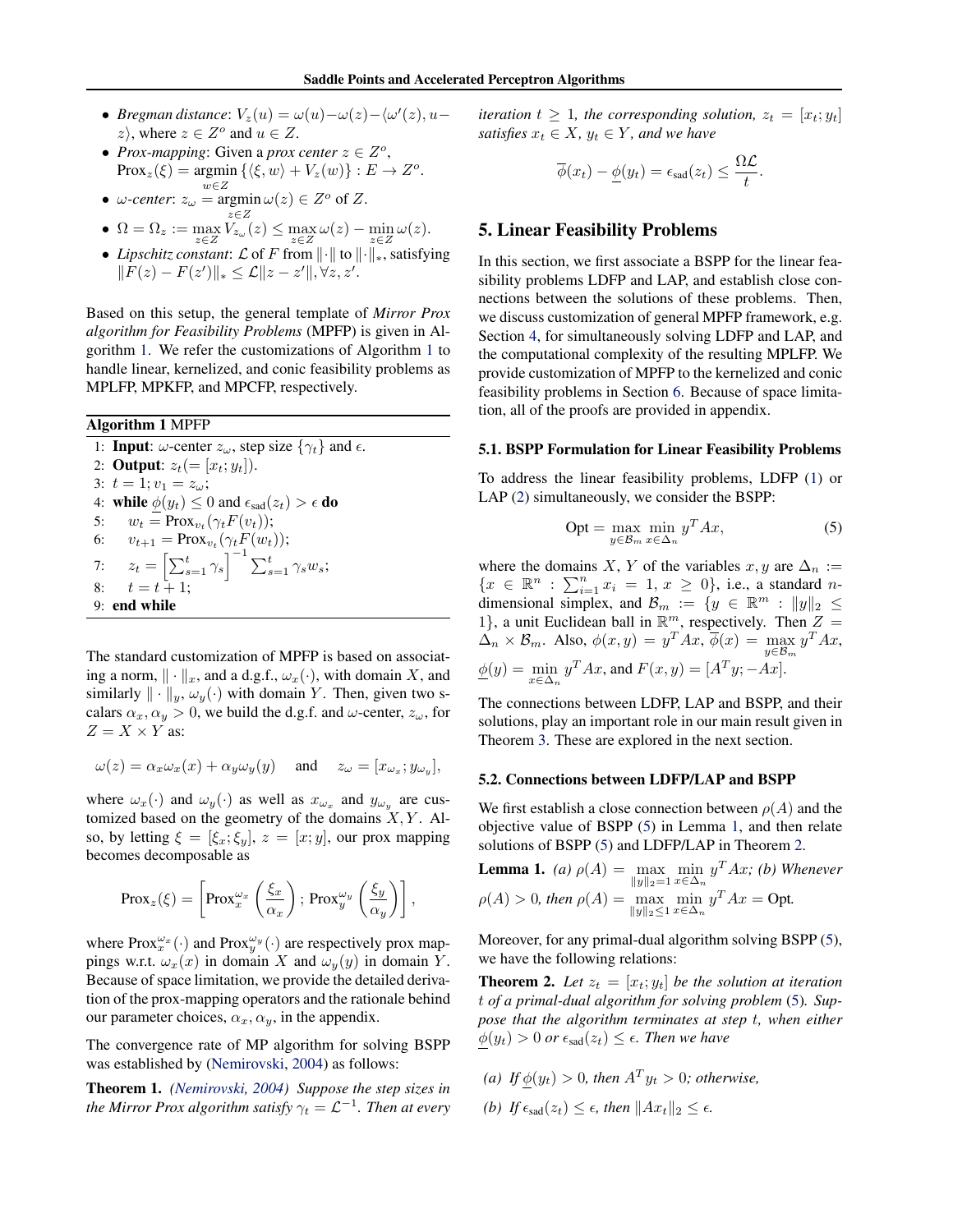<span id="page-4-0"></span>Theorem [2](#page-3-0) reveals that, depending on the sign of  $\rho(A)$ , the primal-dual solution pair  $z_t = [x_t; y_t]$  for BSPP [\(5\)](#page-3-0) indeed corresponds to that of either LDFP or LAP. In fact, part (a) of the theorem corresponds to the case when LDFP is feasible, (since  $\rho(A) > \phi(y_t) > 0$ ), and  $y_t$  is a feasible solution of LDFP; part (b) is essentially the case when  $x_t$ is an  $\epsilon$ -solution of LAP. The merit of such a primal-dual algorithm stated in Theorem [2](#page-3-0) is that it can automatically identify whether LDFP or LAP is feasible during the execution and provide the corresponding solution. As a result, we do not need to assess the feasibility of either of LDFP or LAP upfront, which is already as difficult as solving the original feasibility problems.

Any primal-dual algorithm capable of solving BSPP [\(5\)](#page-3-0) can be customized to fit the conditions of Theorem [2,](#page-3-0) and thus, is suitable for simultaneously solving LDFP/LAP. Yet the convergence rates of these algorithms can significantly differ in terms of their dependence on  $\rho(A)$ . In Section 5.4, we show that Mirror Prox algorithm achieves the best known performance in terms of  $\rho(A)$ . Further generalizations of the MP algorithm to handle kernelized and conic feasibility problems are possible as well. These generalizations retain the same rate of convergence given in Theorem [1,](#page-3-0) yet they may differ in terms of the a.o. needed for their iterations. We discuss these in Section 6.

#### 5.3. MPLFP: Customization of MPFP for LDFP/LAP

For LDFP and LAP, we have  $Z = X \times Y = \Delta_n \times \mathcal{B}_m$ , and hence we pick  $\omega_x(x) = \sum_{i=1}^n x_i \ln(x_i)$  and  $\omega_y(y) = \frac{1}{2} y^T y$ , which leads to, for  $i = 1, ..., n$  and  $j = 1, ..., m$ 

$$
[\text{Prox}_x^{\omega_x}(\zeta)]_i = \frac{x_i \exp\{-\zeta_i\}}{\sum_{k=1}^n x_k \exp\{-\zeta_k\}}, \text{ and}
$$

$$
[\text{Prox}_y^{\omega_y}(\zeta)]_j = \begin{cases} y_j - \zeta_j, & \text{if } ||y - \zeta||_2 \le 1 \\ \frac{y_j - \zeta_j}{||y - \zeta||_2}, & \text{otherwise} \end{cases}.
$$

Therefore, each iteration of Algorithm [1,](#page-3-0) involves only the computation of  $F(\xi) = [A^T \xi_{y}; -A \xi_{x}]$ , and

$$
\text{Prox}_z(\gamma F(\xi)) = \left[ \text{Prox}_x^{\omega_x}(\frac{\gamma A^T \xi_y}{\alpha_x}); \text{Prox}_y^{\omega_y}(\frac{-\gamma A \xi_x}{\alpha_y}) \right].
$$

This choice of d.g.f. leads to  $z_{\omega} = [x_{\omega_x}; y_{\omega_y}]$  where  $x_{\omega_x} = \frac{1}{n} \mathbf{1} \in \mathbb{R}^n$ , and  $y_{\omega_y} = \mathbf{0}_m$ , the zero vector in  $\mathbb{R}^m$ . We compute the associated  $\Omega = \Omega_z$  and  $\mathcal L$  following the derivations in the appendix, and set  $\gamma_t = \frac{1}{\mathcal{L}}$ .

#### 5.4. Convergence Analysis for MPLFP

In the specific case of linear feasibility problems LDFP and LAP, following the derivation of  $\alpha_x$  and  $\alpha_y$  presented in appendix, one can optimally select  $\alpha_x$  and  $\alpha_y$  to achieve  $\Omega \mathcal{L} \leq \sqrt{\log(n)} + \sqrt{1/2}$ . Hence by combining Theorems [1](#page-3-0) and [2,](#page-3-0) we arrive at the following main result:

**Theorem 3.** Let the step sizes of MPFP be  $\gamma_t = \mathcal{L}^{-1}$ . Then

- (a) When  $\rho(A) > 0$ , MPFP terminates in at most  $N =$  $\frac{\Omega \mathcal{L}}{\rho(A)}+1 \leq$  $\frac{\log(n)+\sqrt{1/2}}{\log(n)+\sqrt{1/2}}+1$  *iterations with a feasible solution to LDFP given by*  $y_N$ *.*
- *(b)* When  $\rho(A) < 0$ , MPFP terminates in at most  $N =$  $\frac{\Omega \mathcal{L}}{\epsilon} + 1 \leq$  $\frac{\sqrt{\log(n)} + \sqrt{1/2}}{\epsilon} + 1$  *iterations with an*  $\epsilon$ *solution for LAP given by*  $x_N$ *.*

Complexity per Iteration of MPLFP: Each iteration  $t$ involves the following elementary computations with the given a.o. complexity: (1)  $Ax_t$ ,  $A^T y_t$ :  $O(mn)$ . (2) Prox mapping:  $O(m + n)$ . **(3)**  $\overline{\phi}(x_t) = ||Ax_t||_2$ :  $O(m)$ . **(4)**  $\underline{\phi}(y_t) = \min_{i \in \{1, ..., n\}} (A_i^T y_t) : O(n).$  Therefore, the overall a.o. involved in each iteration of MPLFP is  $O(mn)$ , which is the same as that of the perceptron algorithm.

#### 6. Generalized Feasibility Problems

There are two important extensions of the basic MPF-P framework, namely the *Kernelized Feasibility Problems* (KDFP, KAP) and the *Conic Feasibility Problems* (CDFP, CAP). Both of these extensions merely require customization of the MPFP framework to the geometry of the problem by using proper representation or proper selection of prox mappings. Hence, these can easily be handled within the existing MPFP framework while still enjoying the same convergence rate of MPLFP. To the best of our knowledge, √ the extension of MP to the KDFP achieving  $O(\frac{\sqrt{\log(n)}}{\log(N)})$ ension of MP to the KDFP achieving  $O(\frac{\sqrt{\log(n)}}{|\rho(\Psi)|})$ (or  $O(\frac{\sqrt{\log(n)}}{\epsilon})$  $\frac{\partial g(h)}{\partial \epsilon}$ ) in the case of KAP) performance is novel and the same performance of MP for the conic feasibility problem (in terms of its dependence on n and  $\rho(A)$ ) is far

# superior to all of the other competing algorithms.

#### 6.1. Kernelized Feasibility Problems

In the *kernelized* classification problems, along with the data A, we are given, a *feature map*  $\Phi(\cdot)$  :  $\mathbb{R}^m \to \mathbb{F}$ , which maps each data point,  $A_i$ , to a new feature in the Reproducing Kernel Hilbert Space,  $\mathbb{F} = \mathbb{R}^d$ . The feature map is specified implicitly via a *kernel*,  $K_{\Phi}(a, a') :=$  $\langle \Phi(a), \Phi(a') \rangle$ , with the motivation that explicitly computing  $\Phi(a)$  can be rather time consuming, but instead the inner product computation,  $\langle \Phi(a), \Phi(a') \rangle$ , via the kernel  $K_{\Phi}(a, a')$  is much easier to obtain (see (Schölkopf & Smo[la,](#page-8-0) [2002\)](#page-8-0)). Therefore, kernelized algorithms are designed under the assumption that only "black box" access to the kernel is available (i.e., our methods work for any kernel, as long as we can compute  $K_{\Phi}(a, a')$  efficiently). By normalization, we assume that  $K_{\Phi}(a, a) = 1$ , and  $K_{\Phi}(a, a') \le 1$ for all  $a, a' \in \mathbb{R}^m$ , and in our runtime analysis, we assume kernel matrix associated with data  $A$ , i.e.,  $G_{\Phi}$  where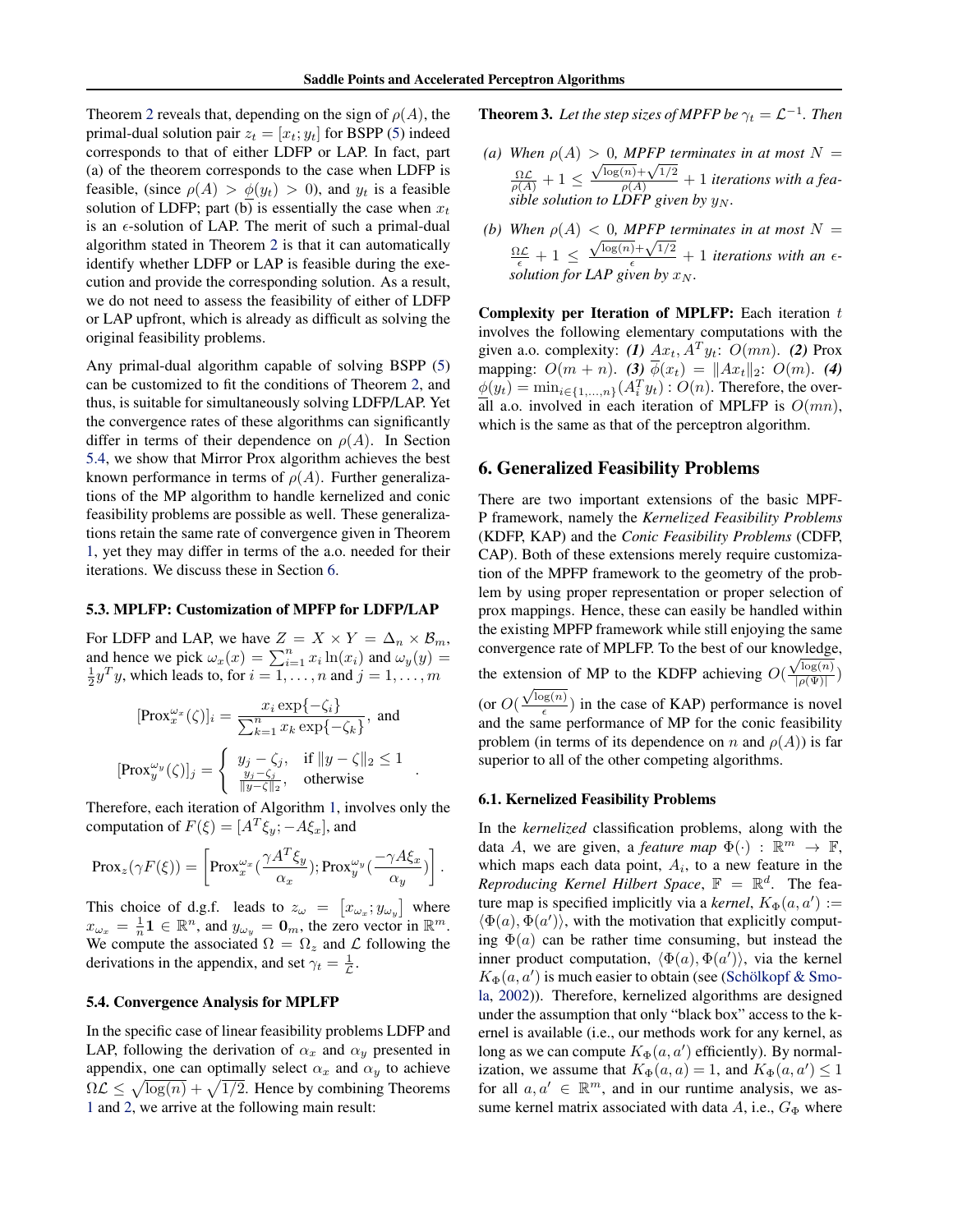.

 $[G_{\Phi}]_{i,j} = K_{\Phi}(A_i, A_j)$ , is known.

Let Q be a diagonal matrix, where  $Q_{ii} = 1$  or  $-1$  is the label of the  $i^{th}$  data point,  $A_i$ . In order to simplify the notation in our analysis, we work with the feature map  $\Psi(A_i) = Q_{ii} \Phi(A_i)$  and the resulting kernel is given by  $K(A_i, A_j) = \langle \Psi(A_i), \Psi(A_j) \rangle = \langle Q_{ii} \Phi(A_i), Q_{jj} \Phi(A_j) \rangle$ which is the  $(i, j)$ -th element of the kernel matrix  $G :=$  $Q^T G_{\Phi} Q$ . For notational convenience, we also let  $\Psi :=$  $[\Psi(A_1), \ldots, \Psi(A_n)].$ 

Thus the kernelized classification problem is equivalent to finding a feasible solution to the following Kernelized Dual Feasibility Problem (KDFP):  $y^T \Psi > 0$ . When no such solution exists, an inseparability certificate is provided by an  $\epsilon$ -solution for the Kernelized Alternative Problem (KAP):  $\Psi x = 0, \mathbf{1}^T x = 1, x \ge 0$ . Therefore, one can equivalently consider the following Kernelized BSPP:

$$
\max_{y \in \mathcal{B}_d} \min_{x \in \Delta^n} y^T \Psi x.
$$

By a simple customization, the MPFP framework can be generalized to solve kernelized BSPP using only black box kernel oracle. Throughout the algorithm, in order avoid any explicit computation involving  $\Psi$ , we keep track of two vectors  $x_t, g_t \in \mathbb{R}^n$ . While the role of  $x_t$  in MPKFP remains the same, we use  $q_t$  as a surrogate for  $y_t$ . In particular, we let  $g_0 = \mathbf{0}_n$  implying  $y_0 = \Psi g_0$ , and initialize the algorithm with  $z_{\omega} = \left[\frac{1}{n}\mathbf{1}; \mathbf{0}_d\right] = [x_0; y_0]$ . And, in all subsequent iterations, we always maintain the relation  $y_t$  =  $\Psi g_t$  implicitly. This is the key modification in MPKFP. The benefit of this modification is that  $\Psi^T y_t = \Psi^T \Psi g_t =$  $\sum_{i=1}^{n} K(A_i, A_i)(g_t)_i$ , hence we can avoid explicit computations involving  $\Psi$ . In particular, at each iteration t, the corresponding kernelized BSPP solution is given by  $z_t =$  $\left[\sum_{s=1}^t \gamma_s\right]^{-1} \sum_{s=1}^t \gamma_s[x_t; \Psi g_t]$ . Based on  $z_t$ , the corresponding lower and upper bounds are given by  $\phi(y_t)$  =  $\min_{i=1,...,n} (y_i)^T \Psi(A_i) = \min_{i=1,...,n} \sum_{j=1}^n (g_i)_j K(A_j, \overline{A}_i)$ , and  $\overline{\phi}(x_t) = ||\Psi x_t||_2 = \sqrt{K(x_t, x_t)}$ , using only the kernel K.

Moreover, for  $y = \Psi g$ , the prox mapping computations are given by

$$
Prox_x^{\omega_x}(\frac{\gamma \Psi^T \xi_y}{\alpha_x}) = \frac{x \circ \eta}{x^T \eta},
$$

where  $\eta = \left[ \exp \left\{ -\frac{\gamma(Gg)_1}{\alpha_x} \right\}, \dots, \exp \left\{ -\frac{\gamma(Gg)_n}{\alpha_x} \right\} \right]$ , and  $\circ$ is the elementwise product, and,

$$
\text{Prox}_{y}^{\omega_{y}}(\frac{-\gamma \Psi \xi_{x}}{\alpha_{y}})=\left\{\begin{array}{ll}\Psi(g+\frac{\gamma \xi_{x}}{\alpha_{y}}),& \text{ if } \|\Psi(g+\frac{\gamma \xi_{x}}{\alpha_{y}})\|_{2}\leq 1 \\ \frac{\Psi(g+\frac{\gamma \xi_{x}}{\alpha_{y}})}{\|\Psi(g+\frac{\gamma \xi_{x}}{\alpha_{y}})\|_{2}},& \text{ otherwise}\end{array}\right.
$$

Note that  $Prox_x^{\omega_x}(\cdot)$  computation does not use  $\Psi$ , and in  $\text{Prox}_y^{\omega_y}(\cdot), \| \Psi(g + \tfrac{\gamma \xi_x}{\alpha_y}) \|_2 = \sqrt{K\left(g + \tfrac{\gamma \xi_x}{\alpha_y}, g + \tfrac{\gamma \xi_x}{\alpha_y}\right)}, \text{all-}$  so relies only on the kernel function  $K$ . Hence it is sufficient to keep only the (perhaps normalized) term,  $g + \frac{\gamma \xi_x}{\alpha_y}$ , after each Prox $_{y}^{\omega_{y}}(\cdot)$  operation.

Complexity: *(1)* Per Iteration: Given K, the complexity within each iteration is  $O(n^2)$  due to  $Gg_t$ ,  $K\left(g+\frac{\gamma\xi_x}{\alpha_y},g+\frac{\gamma\xi_x}{\alpha_y}\right)\!,\underline{\phi}(y_t)$  and  $\overline{\phi}(x_t)$ . (2) Convergence **Rate:** As the domains  $X = \Delta_n$  and  $Y = \mathcal{B}_d$  remain the same as MPLFP, MPKFP shares the same convergence rate as the former, except that  $\rho(A)$  is replaced by  $\rho(\Psi)$ .

**Remark:** Let  $(x^*, g^*)$  be the output of MPKFP. Then, if the data is separable in the feature space, we use  $g^*$  for classification as follows: For a new testing data point,  $A_0$ , its class label is determined by the sign of  $(\Phi(A_0))^T \Psi g^* =$  $\sum_{i=1}^{n} Q_{ii} \langle \Phi(A_0), \Phi(A_i) \rangle g_i^* = \sum_{i=1}^{n} Q_{ii} K_{\Phi}(A_0, A_i) g_i^*.$ Otherwise, the  $\epsilon$ -inseparability certificate, i.e., an  $\epsilon$ solution for KAP, is given by  $Qx^*$ .

#### 6.2. Conic Feasibility Problems

The second extension we discuss is the *Conic Dual Feasible Problem* (CDFP) of the form

$$
A^*y \in \text{int}(\mathcal{K}^*)\tag{6}
$$

where  $A^*$  is the conjugate linear map of a linear map  $A$ , and  $\mathcal{K} \in \mathbb{R}^n$  is a proper (closed, convex, pointed with nonempty interior) cone with its dual cone  $K^*$ .

Note that  $A^*y \in \text{int}(\mathcal{K}^*)$  is equivalent to requiring  $\langle x, A^*y \rangle > 0$  for all  $x \in \mathcal{K} \setminus \{0\}$ . Let e be a vector from int( $K^*$ ), as the selection of e depends on  $K$ , below we will specify it separately for each K. Define  $\Delta(K) = \{x \in K :$  $\langle e, x \rangle = 1$ , which is the *base* of the cone K given by the vector e. Hence  $\langle x, A^*y \rangle > 0$  for all  $x \in \mathcal{K} \setminus \{0\}$  is equivalent to  $\min_x \{ \langle x, A^*y \rangle : x \in \Delta(\mathcal{K}) \} > 0$ . Moreover, the *Conic Alternative Problem* (CAP) is given by:

$$
Ax = 0, \langle e, x \rangle = 1, x \in \mathcal{K}.
$$
 (7)

Based on the same rationale of previous sections, we consider the following conic version of BSPP:

$$
\max_{y \in \mathcal{B}_m} \min_{x \in \Delta(\mathcal{K})} y^T A x.
$$
 (8)

Once again, (8), analogous to [\(5\)](#page-3-0), is a BSPP albeit with different domains, and hence it can still be solved within the MPFP framework, achieving the same iteration complexity given in Theorem [3.](#page-4-0) The main customization of the MPFP applied to  $(8)$  as opposed to  $(5)$  is in selecting various algorithm parameters, and prox-mapping operators for the corresponding domains. In particular, one needs to specify an efficient prox-mapping operator customized to the domain  $\Delta(\mathcal{K})$ . We present several interesting cases of  $K$ , where such efficient prox-mapping onto  $\Delta(K)$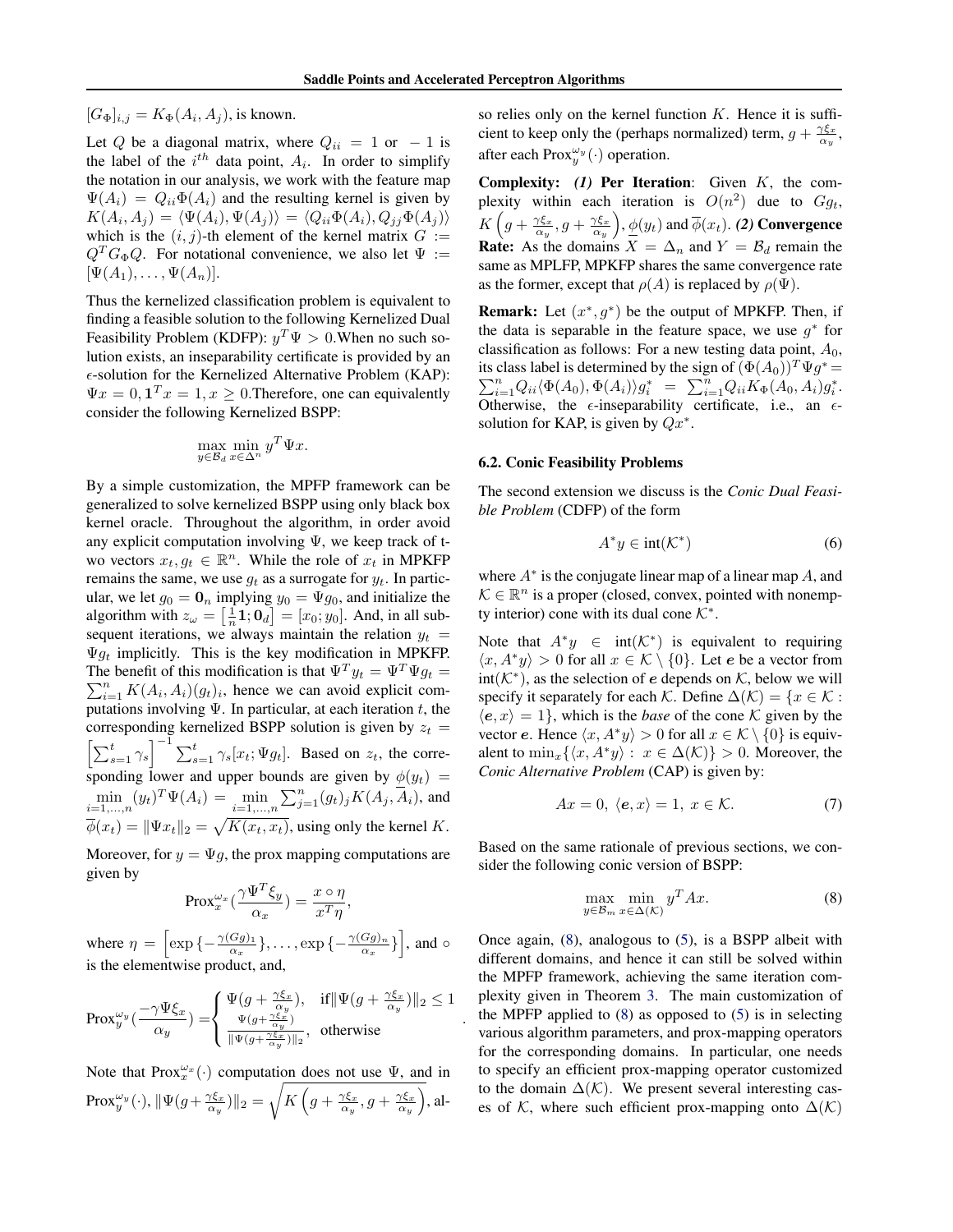exists. These include  $K = \mathbb{R}^n_+$ , the nonnegative orthant,  $\mathcal{K} = \mathbb{L}^n = \{x \in \mathbb{R}^n : x_n \geq \sqrt{x_1^2 + \ldots + x_{n-1}^2}\},$ the second order cone, and  $\mathcal{K} = \mathbb{S}^n_+ = \{X \in \mathbb{R}^{n \times n}$ :  $X = X^T$ ,  $a^T X a \ge 0 \forall a \in \mathbb{R}^n$ , the positive semidefinite cone. The basic settings of these cases as suggested in [\(Nemirovski,](#page-8-0) [2004;](#page-8-0) [Juditsky et al.,](#page-8-0) [2013\)](#page-8-0) are as follow:

**Nonnegative orthant:**  $K = K^* = \mathbb{R}^n_+$ . This is precisely the case we have addressed for linear feasibility problems (see Section [5.3\)](#page-4-0).

Second order cone:  $K = K^* = \mathbb{L}^n$ .

- $e = [0, ..., 0, 1]^T$ ,  $\Delta(\mathcal{K}) = \mathcal{B}_{n-1} \times \{1\}.$
- d.g.f:  $\omega(x) = \frac{1}{2} \sum_{n=1}^{n-1}$  $i=1$  $x_i^2$ ;  $\Omega_x \leq \frac{1}{2}$  with  $x_{\omega_x}$  =  $[0, ..., 0, 1]^T$ .
- Given  $x \in \Delta(\mathcal{K}), \xi \in \mathbb{R}^n$ , for  $i = 1, \ldots, n 1$ ,

$$
[\text{Prox}_x(\xi)]_i = \begin{cases} x_i - \xi_i, & \text{if } \sum_{i=1}^{n-1} (x_i - \xi_i)^2 \leq \\ \frac{x_i - \xi_i}{\sum_{i=1}^{n-1} (x_i - \xi_i)^2}, & \text{otherwise} \end{cases}
$$

and  $[Prox_x(\xi)]_n = 1$ . Note that the computational complexity of this prox mapping is  $O(n)$  as discussed in the MPLFP setup (see Section [5.3\)](#page-4-0).

# Positive semi-definite cone:  $\mathcal{K} = \mathcal{K}^* = \mathbb{S}^n_+$ .

For any two symmetric matrices A, B, we let  $\langle A, B \rangle$  =  $Tr(AB)$  as the corresponding inner product.

- $e = I_n$ ,  $\Delta(\mathcal{K}) = \{X \in \mathbb{S}^n_+ : X \succeq 0, \text{Tr}(X) = \}$ 1}(Flat Spectrahedron).
- d.g.f: matrix entropy  $\omega(X)$  =  $\text{Entr}(\lambda(X))$  =  $\sum_i \lambda_i(X) \log(\lambda_i(X))$ , where  $\lambda_i(X)$  is the *i*-th eigenvalue of X and resulting  $\Omega_X \leq 4 \log(n)$  with  $x_{\omega_x} =$ Diag $(\frac{1}{n})$ .
- Given  $X \in \mathbb{S}_{+}^{n}$ ,  $\Xi \in \mathbb{S}^{n}$ , computing Prox $_{X}(\Xi)$  reduces to computing the eigenvalue decomposition of the matrix  $X$ , which also leads to the computation of  $\omega'(X)$ , and subsequent eigenvalue decomposition of the matrix  $H = \Xi - \omega'(X)$ . Let  $H = U\text{Diag}(h)U^T$ be the eigenvalue decomposition of H, where  $Diag(h)$ stands for the diagonal matrix with diagonal elements from h. Then computing Prox  $_X(\Xi)$  reduces to constructing the matrix  $W = U\text{Diag}(w)U^T$  where  $w = \operatorname{argmin}_{z \in \mathbb{R}^n} \{ \langle \text{Diag}(h), \text{Diag}(z) \rangle + \omega(\text{Diag}(z)) :$ Diag(z)  $\in \Delta(\mathcal{K})$ , which is identical to the computation of the Prox function in the simplex setup. The computational complexity of this prox mapping is  $O(n^3)$  per iteration due to the two singular value decompositions  $(O(n^3))$  and simple a.o. of  $O(n)$ .

Discussion of MPCFP and conic ISPVN: The MPFP framework is quite flexible: in particular, it can be easily adjusted to handle a variety of domains Z by properly selecting  $\omega(\cdot)$  and thus Prox<sub>z</sub>( $\cdot$ ). Besides, for the aforementioned cones, the computational cost of each iteration of MPCFP is quite low. While ISPVN is capable of handling the same conic feasibility problems, the analysis of (Soheili & Peña, [2013;](#page-8-0) Ramdas & Peña, [2014\)](#page-8-0) is based on Euclidean d.g.f.'s, and thus the respective operations involved for projections onto these domains are much more expensive (involving sorting operations), and hence they are inferior to the ones presented above.

## 7. Numerical Experiments

In this section, we conduct an empirical study on the MPFP framework and compare it with other baseline algorithms, using both synthetic data (for MPLFP and LAP) and real data (for MPKFP). All the codes are written in Matlab 2011b, and are ran in a single-threaded fashion on a Linux server with 6 dual core 2.8GHz CPU and 64 GB memory.

 $2 \leq 1$  In the implementation of MPLFP or MPKFP, we select  $\alpha_x, \alpha_y$  as described in the appendix, for a normalized matrix A, i.e.,  $||A_i||_2 = 1$  for all i. We implemented the S-mooth Perceptron (SPCT) (Soheili & Peña, [2012\)](#page-8-0), normalized Perceptron (PCT) (Ramdas  $&$  Peña, [2014\)](#page-8-0) and the normalized Von-Neumann (VN) algorithm (Soheili & Peña, [2012\)](#page-8-0) for comparison. We also implemented the ISPVN (Soheili & Peña, [2013\)](#page-8-0) and ISNKPVN (Ramdas & Peña, [2014\)](#page-8-0), but as the authors do not provide a parameter selection strategy, we did a search on the space and choose the one with the best performance, i.e., the parameter denoted by  $\gamma$  in (Soheili & Peña, [2013\)](#page-8-0) (Theorem 1) was set to 2. We note that our numerical study is based on the comparison of the basic implementations of all of these algorithms including ours as well. There may be ways for small improvement leading better computational performance for any one of them. Nevertheless, guided by our theoretical findings, we do not expect any major changes in the overall conclusions drawn.

#### 7.1. Synthetic data

We first compare the performance of different algorithms (non-kernelized versions) on synthetic data. In our instance generation for LDFP,  $\kappa$  serves as a proxy for the condition number  $\rho(A)$ , i.e., a larger  $\kappa$  corresponds to a larger  $\rho(A)$ in [\(3\)](#page-1-0). We provide details of our instance generation for both LDFP and LAP in the appendix.

Experimental Setup. We test the methods on a wide spectrum of  $(m, n)$  combinations. Given a combination, we generate 20 instances for LDFP and 20 for LAP on which all the methods are tested. For each method, the iteration limit is  $10^6$  and runtime limit is  $5 \times 10^4$ s. When either one of these limits is reached, we report a "TO (Timeout)". We empirically observe that, occasionally, SPCT suffers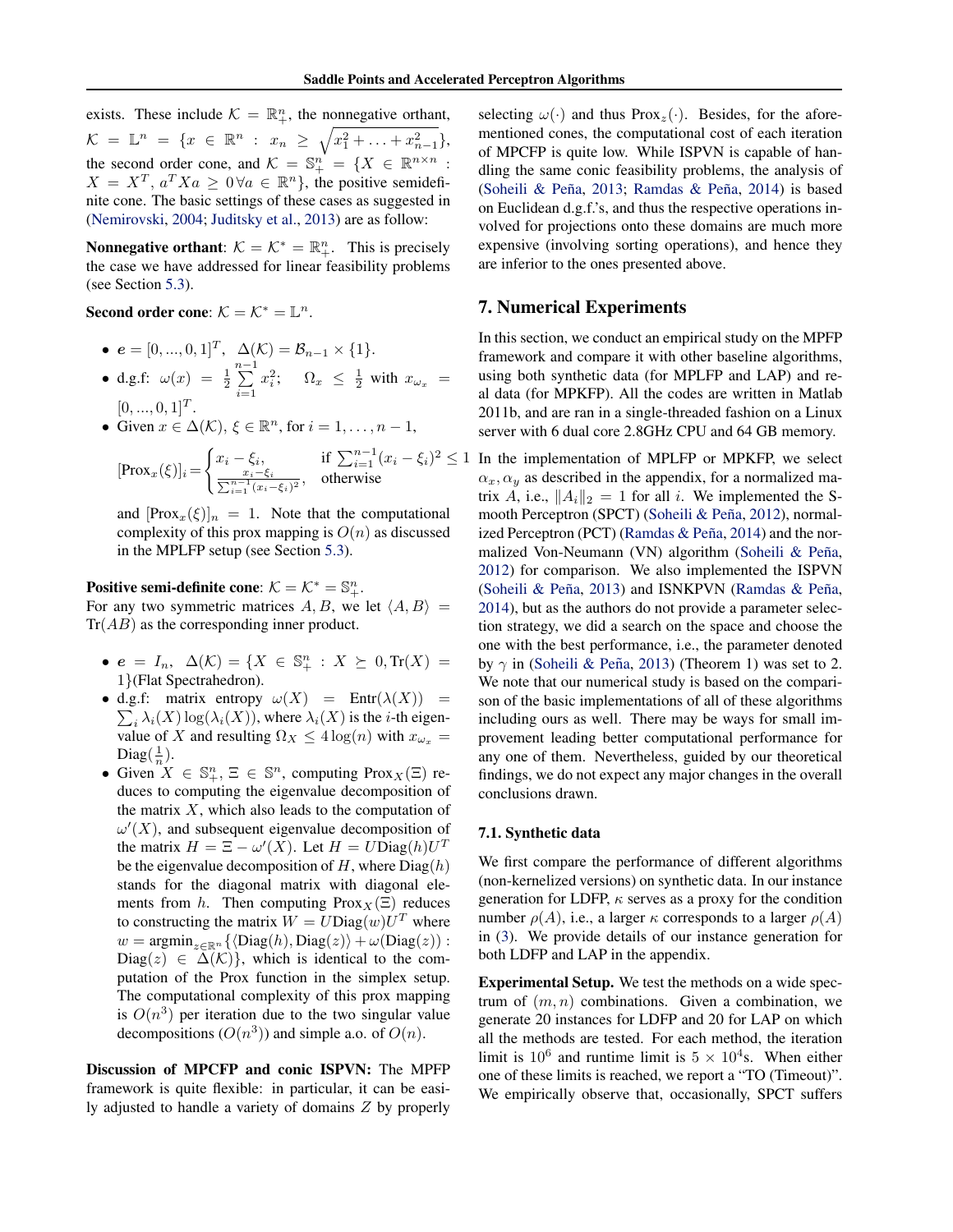from numerical overflow, and ISPVN, frequently, falls into a dead loop. We report a "Fail" in the table if a method fails in all of the 20 instances. Table 2 summarizes the average runtime for each algorithm over the instances that the algorithm successfully solved. Because of space limitations, we present the number of iterations for LDFP and for the effect of  $\rho(A)$ , and our results on LAP instances in the appendix.

**Performance on LDFP.** We set  $\kappa = 1$  for the case LDFP, and, by varying  $m, n$ , we generate normalized instances of  $A \in \mathbb{R}^{m \times n}$  such that  $||A_j||_2 = 1$  for all j. In all of the instances generated, ISPVN algorithm failed, and hence we omitted it from comparison. As indicated by Table 2, MPLFP outperforms all the other methods in terms of runtime for any pair of  $(m, n)$ . The runner-up algorithm SPCT is obviously much slower while PCT and VN perform even equally worse. Moreover, as  $(m, n)$  increases, the time savings achieved by MPLFP become more significant. More importantly, even on the very large size of high-dimensional data ( $m = 10^3, n = 5 \times 10^6$ ), M-PLFP finds a feasible solution for LDFP within 10 hours, while the baseline methods either run out of time (PCT and VN) or fail (SPCT and ISPVN) on large scale problems  $(m = 10<sup>2</sup>, n = 5 \times 10<sup>5</sup>)$ . This highlights the suitability of MPLFP for large-scale learning.

The Effect of  $\rho(A)$ . We tested the performance of algorithms by varying  $\kappa$  as a proxy for  $\rho(A)$  on instances with  $(m, n) = (100, 5000)$  and  $||A_j||_2 = 1$  for all j. For various values of  $\kappa \in [1, 10]$  (i.e., for feasible LDFP), the runtime of each algorithm is reported in Figure 1. It is not surprising that as  $\kappa(\rho(A))$  becomes larger, which means that the data become "more separable," the runtime is shorter for all of the methods. Nonetheless, MPLFP is still considerably faster than its closest competitor in all cases.

|                                | With column-normalized matrix, A |             |            |       |  |
|--------------------------------|----------------------------------|-------------|------------|-------|--|
| (m, n)                         | <b>MPLFP</b>                     | <b>SPCT</b> | <b>PCT</b> |       |  |
| $(10^2, 5 \times 10^3)$        | 1.3                              | 4.3         | 98.5       | 127.3 |  |
| $\sqrt{(10^3, 5 \times 10^3)}$ | 5.5                              | 16.2        | 142.2.     | 141.5 |  |
| $\sqrt{(10^2, 5 \times 10^4)}$ | 112.7                            | 455.0       | TO         | TO    |  |
| $\sqrt{(10^3, 5 \times 10^4)}$ | 318.1                            | 1301.0      | TO         | TO    |  |
| $(10^2, 5 \times 10^5)$        | 25506                            | Fail        | TO         | TΟ    |  |
| $(10^3, 5 \times 10^5)$        | 22471                            | Fail        | TO         | TΩ    |  |

Table 2. Runtime (second) of all methods for LDFP ( $\kappa = 1$ ). Iteration limit is  $10^6$  and runtime limit is  $5 \times 10^4$ s.

# 7.2. Real Data: CIFAR-10 Image Classification

We test the efficiency of MPKFP in training classifiers with kernel method. For comparison, we also implement the Kernelized Perceptron (KPCT), Kernelized Von-Neumann (KVN), and ISNKVPN (Ramdas & Peña, [2014\)](#page-8-0). Our testbed is the CIFAT-10 [\(Krizhevsky,](#page-8-0) [2009\)](#page-8-0) dataset<sup>1</sup>,



Figure 1.  $\kappa$  ( $\rho(A)$ ) v.s. runtime. Figure 2. Iteration v.s. error.

which contains 60,000 color images in 10 mutually exclusive classes, with 6,000 images per class. Each image  $A_i$  is encoded as a  $m = 3072$  dimensional vector.<sup>2</sup> We evenly pick around 1,000 images in each class to construct a training set of  $n = 10,000$  in total, and repeat this process to form a testing set of the same size. We train one-vs-rest binary classifier for each class, and hence obtain 10 classifiers in total. After that, each test image is run on by all the classifiers and its predicted label corresponds to the one that gives the largest output value. We choose Radial Basis Function (RBF) kernel given by  $K_{\Phi}(A_i, A_j) = \exp\{-5.5(\|A_i - A_j\|_2)\}.$ 

We run all of the algorithms, and at different pre-specified iteration limits of  $N \in \{10, 32, 100, 320, 1000\}$ , we collect their respective solutions. We treat these solutions as the corresponding classifiers, and benchmark their prediction quality on the test set. Figure 2 shows how the prediction error rate drops as the training iteration number per classifier increases. It can be seen that, within the same iteration limit, MPKFP outperforms all the other methods in terms of the prediction error rate. In particular, the error rate obtained by perceptron after 1,000 iterations is still higher than that achieved within merely 10 iterations by MPKFP, which highlights the suitability of MPKFP for fast classification training scenarios.

# 8. Conclusions

We build a framework based on BSPP to either find a binary classifier (DFP) or return a near infeasibility certificate if there is none (AP). We adopt the accelerated primal-dual algorithm, Mirror Prox, to solve the BSPP and achieve the example the set of convergence  $O(\frac{\sqrt{\log n}}{|\rho(A)|})$  for DFP and  $O(\frac{\sqrt{\log n}}{\epsilon})$  for AP. Our results also extend to the general kernelized and conic problems, all of which share the same rate of convergence. We further confirm the efficiency and numerical stability of our approach by a numerical study on both synthetic and real data. Future work includes exploring whether these methods can be modified to achieve sublinear time behavior, or allow for rapid incremental retraining in active learning scenarios.

<sup>1</sup> http://www.cs.utoronto.ca/˜kriz/cifar.html

 $2$ To achieve a lower prediction error rate, one can use other advanced features,which is not this paper's focus.